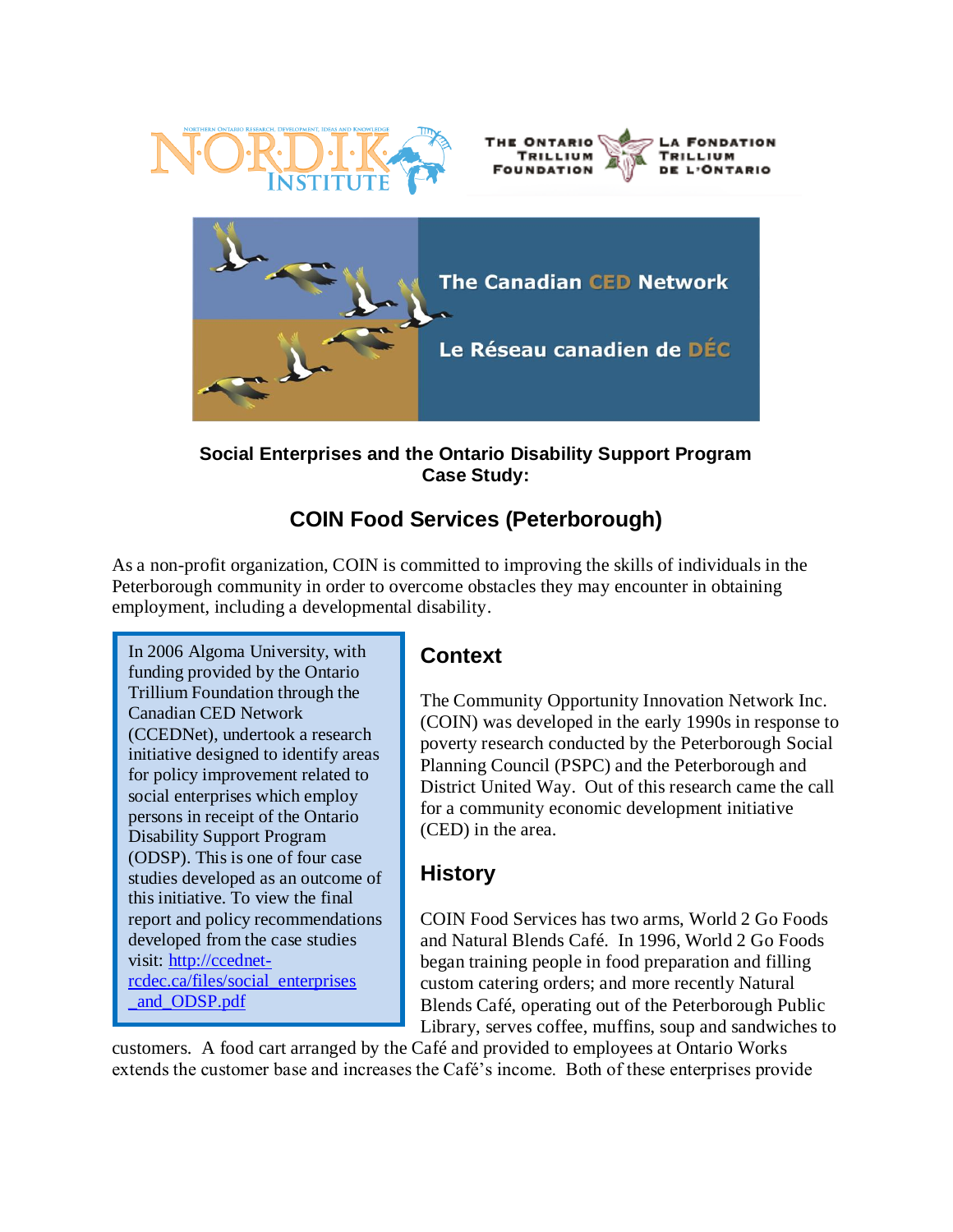food service training to developmentally disabled individuals, and by purchasing their goods and services customers are helping to sustain these programs (COIN, 2003-04).

"A social enterprise is a business like any other with customers. products and services, but as a non-profit it also has a social objective like helping the unemployed or protecting the environment".

(COIN, n.d.: 4)

Businesses under COIN Food Services were built out of partnerships with other community groups. Natural Blends Café partnered with the Peterborough Public Library and Peterborough and District Association for Community Living, while World 2 Go Foods began through a partnership with the Trent Valley Literacy Association and Community Living Peterborough. However, World 2 Go Foods no longer maintains any affiliations.

#### **Organizational Structure**

COIN's organizational structure encompasses a Board of Directors which meets once a month and is made up of 7

volunteers from the community. A general manager, administrative officer, enterprise managers, staff, clients and co-op students/volunteers also help to frame and support the organization. Decisions related to day to day operations are mainly made by the managers of the social enterprises, and larger decisions such as policy issues would be presented to the Board of Directors. Weekly staff meetings provide an opportunity to voice concerns and suggestions, but because COIN is a relatively small organization, open communication is maintained between employees and management.

Training revenues from the MCSS help support the social enterprises, and business revenues are reinvested to purchase products and pay the wages of employees. If one particular enterprise experiences a deficit, then the revenues from the remaining enterprises can be used to mitigate

the loss. Funding opportunities are also identified by the Board of Directors as they are actively involved in the community, and business revenues are often augmented by other grants and donations.

# **Activities**

COIN has developed several social enterprises which provide quality products and services to Peterborough, and builds confidence and empowers individuals through skills and readiness training.



TEKdesk, reBOOT and COIN Food Services are the social enterprises managed by COIN. Training programs that are provided depend on the nature of the social enterprise. For example, reBOOT is a computer business so its training focuses on technical and technological skills, whereas COIN Food Services offers training programs related to the food services sector, such as customer service and utilizing the cash register. Since COIN Food Services employs persons with developmental disabilities, it also offers work place skills, job coaching and follow up (COIN, n.d.). Although there are suggested timeframes for completing these training programs,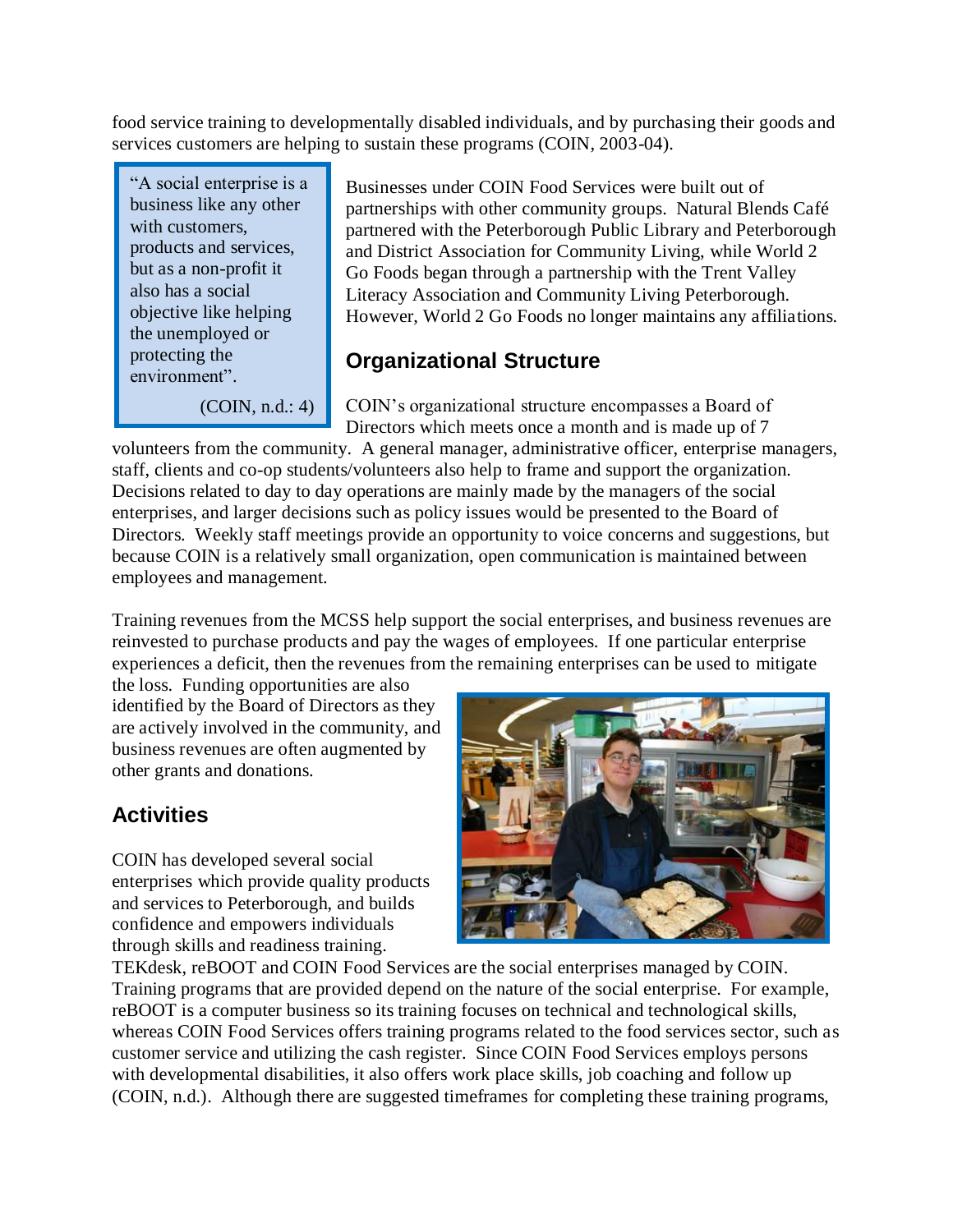COIN is flexible in meeting the requirements of each individual. COIN  $(n.d.: 2)$  states "[by] helping people gain employability and job skills at a pace that suits individual needs, we support the opportunity for long term employment in the future".

COIN Food Services is partnered with the Ministry of Community and Social Services (MCSS), as a service provider for the Employment Supports program of ODSP. Several methods are

PSPC's vision is "to be an organization that facilitates active, broad based citizen participation in shaping healthy communities in Peterborough city and County. It acts as a catalyst for positive, sustainable social change; and promotes the understanding that social justice is in everyone's interest".

(PSPC, n.d.)

utilized for attracting clients, including referrals, word of mouth and announcements in the newspaper (Anonymous, 2007a; Grills, 2007). Service providers can offer clients assistance with developing goals and an employment plan, and obtaining and maintaining a job placement (Government of Ontario, 2006).

# **Factors Critical to Success**

One slogan utilized by World 2 Go Foods is "Quality Foods at Affordable Prices" (COIN, 2003- 04). This statement is crucial to business sustainability, and is also a common goal for the

for-profit sector. By offering excellent products at a reasonable cost, the businesses under COIN Food Services have become increasingly reputable over the years. Even though there are customers who may not be aware of the underlying social values of the businesses, there are those who purposefully support the social purpose. Customers of Natural Blends Café will be patient with the servers, for example, and allow them extra time to complete their assigned duties. In Peterborough other non-profit groups are aware of the social purpose of World 2 Go Foods and support it by utilizing their catering services for their own events. Having support from other non-profit groups and a captive market within the library adds to the success of these businesses.

COIN's programs could not be successful without trained employees who devote their time to maintaining the enterprise. Krisanne Grills, former Natural Blends Café employee, stated that

"… the people are very motivated and very dedicated to the clients. They really have the best interest of the clients at heart and they really try and do their best to… train them well… There are a lot of very skilled people with a variety of talents". For example, writing proposals and completing funding applications is one talent that currently exists at COIN (Anonymous,



2007a). In order to obtain funding, non-profit organizations have to adapt to changing government priorities and expectations: "[COIN has] had to adapt to ODSP [changes], as frustrating as their new programs are, you have to be able to do that if want to survive" (Grills 2007).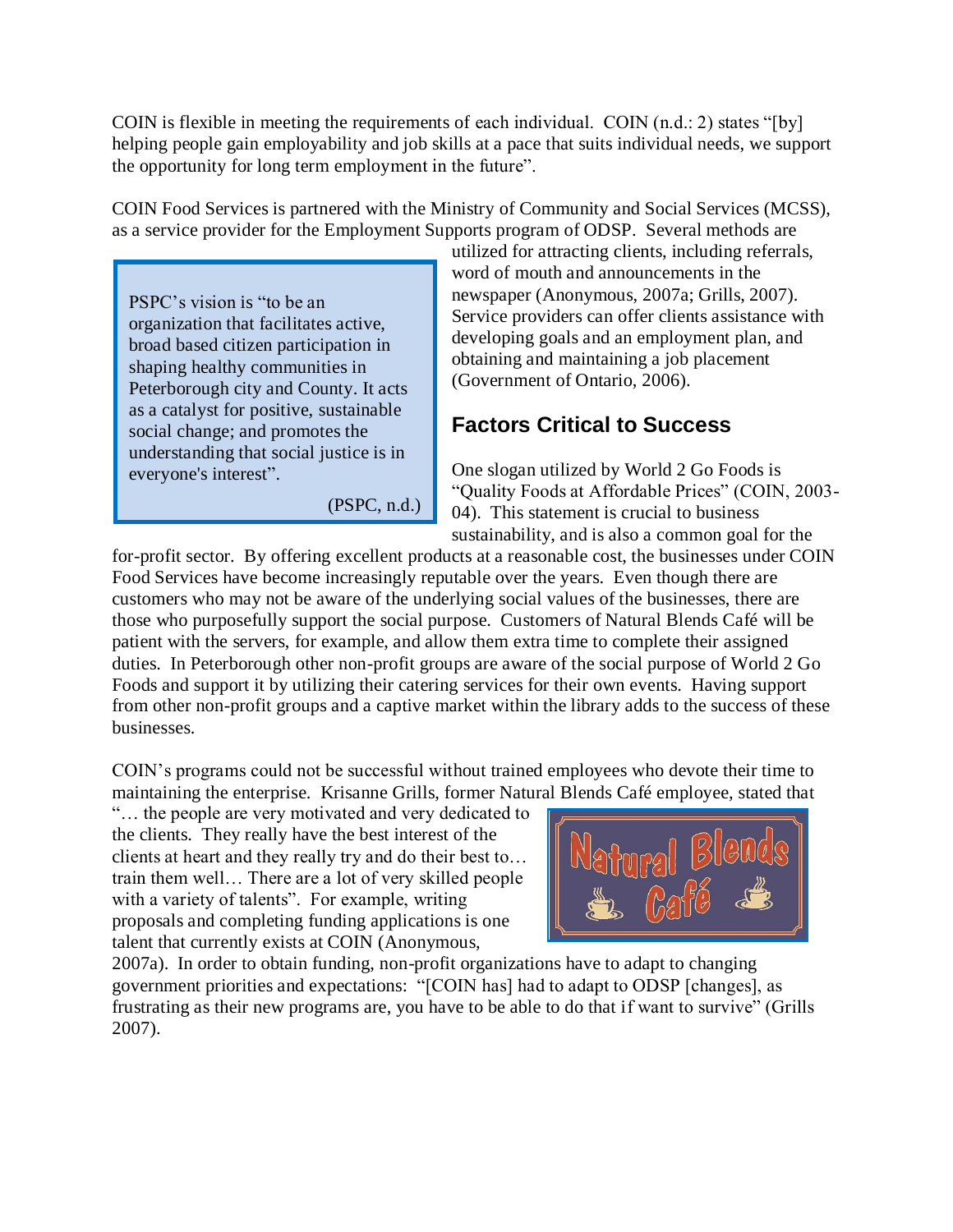#### **Outcomes**

COIN is a unique and beneficial organization for the City of Peterborough (Grills, 2007) and particularly for persons with developmental disabilities in a number of ways. Individuals can receive certification in food handling if they are interested, however, "personalized instruction" has been identified by COIN (n.d.: 5) as the most beneficial aspect of the training services provided to clients. Strengths and weaknesses of clients vary by individual, and identifying them and creating an environment for them to succeed is very important (Grills, 2007). This can be shown by the way people learn. If a client excels in visual and verbal learning, then following a written recipe is not going to be as effective as guiding them through it several times (Anonymous, 2007b).

Individuals participate in these programs for various reasons, yet because of the ODSP deductions money was not considered a top priority. Instead "self-esteem", "confidence", "productive", "purpose", "contribute to society", "reason to get up in the morning", "social outlet", "meeting people" and "fun" were terms and phrases that interviewees used to describe the outcomes (Anonymous, 2007a; Anonymous, 2007b; Anonymous, 2007c; Grills, 2007). COIN Food Services provides valuable skills related to cooking and food preparation, as well as nutrition education and a pleasurable experience (Anonymous, 2007b). A trainee from COIN



Food Services,(Anonymous (2007c) indicated that the experience of working with fruits and vegetables was helpful in addressing diabetes.

Participation in COIN Food Services not only provides training for individuals, but allows for community inclusion. COIN may "help society with learning that people with disabilities are just like anyone else and hopefully they see the person first and the disability second" (Anonymous, 2007b). Changing the perception of individuals in the

community is critical in reducing the fears and discrimination that developmentally disabled people face. ODSP recipients have a lot to offer and sometimes it may be difficult for employers in the community to recognize their potential (Anonymous, 2007a).

## **Barriers and Challenges**

Interviewees highlighted a number of barriers related to ODSP process and procedures:

• Time Limits – next year the most recent ODSP Employment Supports model will be implemented which will require the client to obtain employment for 13 weeks in order for the service provider to receive their job placement target. If this employment target is not reached compensation is not received for the training, planning, and placement of ODSP recipients. However, this process does not take into account reasons for which a client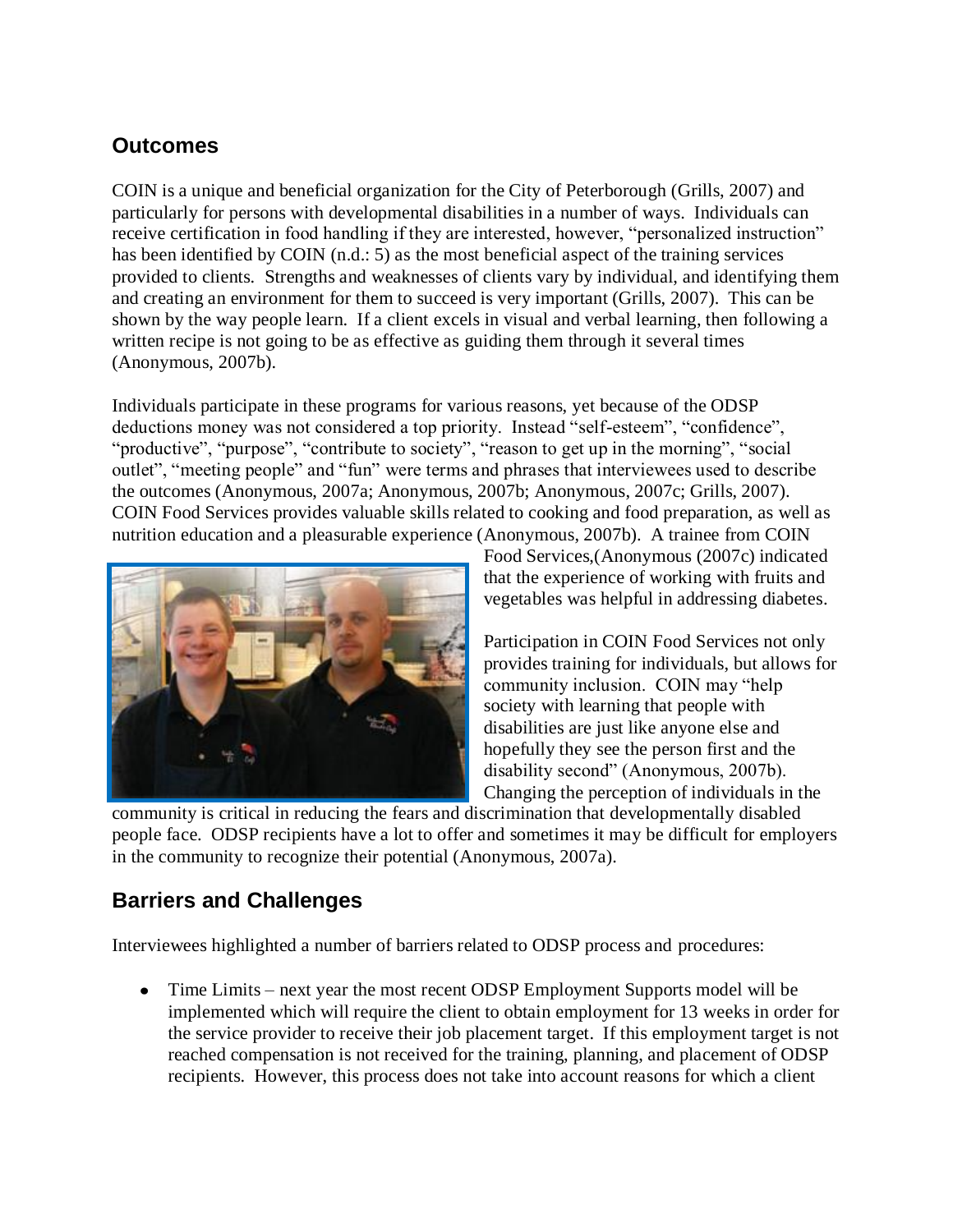may not complete the 13 weeks, for example, the client may discover that s/he is not well suited to the food industry after starting his/her placement (Anonymous, 2007b)

- Administrative employees are not compensated for the additional time it takes to complete the cumbersome amount of paperwork expected from ODSP (Grills, 2007). Communication barriers also exist, because financial deposits received from ODSP do not indicate which invoice it is paying (Anonymous, 2007a)
- Hiring COIN Clients If a staff position opened up at COIN, a client who was trained there and would potentially be successful in the position could not be hired on without forfeiture of the job placement target money. In the past, World 2 Go Foods has employed an ODSP recipient who worked 8-12 hours a week and received minimum wage. However, if a position becomes vacant in the future, COIN management has been told by an employment support specialist that this is no longer possible
- Job Trials Since being trained with COIN is a stepping stone to employment in the community, having employers who will hire ODSP recipients is crucial. However, if an individual is not ready for community employment and is unsuccessful in their job trial, the employer may not be willing to accept future clients
- Funding lack of financial resources limits what a social enterprise can do. For example, without funding keeping staff members may be difficult and employees may be required to take on additional tasks (Anonymous, 2007b). It is also frustrating when ideas for development exist but there is limited funding to grow (Anonymous, 2007b). Underfunding can also hinder the development process because "if you are spread too thin then you can't do anything well" (Anonymous, 2007b).

If at the end of the process the client is happy and successful, then COIN Food Services has accomplished its primary goal (Anonymous, 2007b) but as current enterprises are struggling to maintain their own employees, the likelihood of new developments and enterprises are unlikely. The sustainability of these projects is dependent on income, and to date, revenues generated by the businesses themselves are insufficient. Despite these challenges, however, "The organization has been around a long time and it's gone through good and bad, and people are pretty motivated to see it continue" (Grills, 2007).